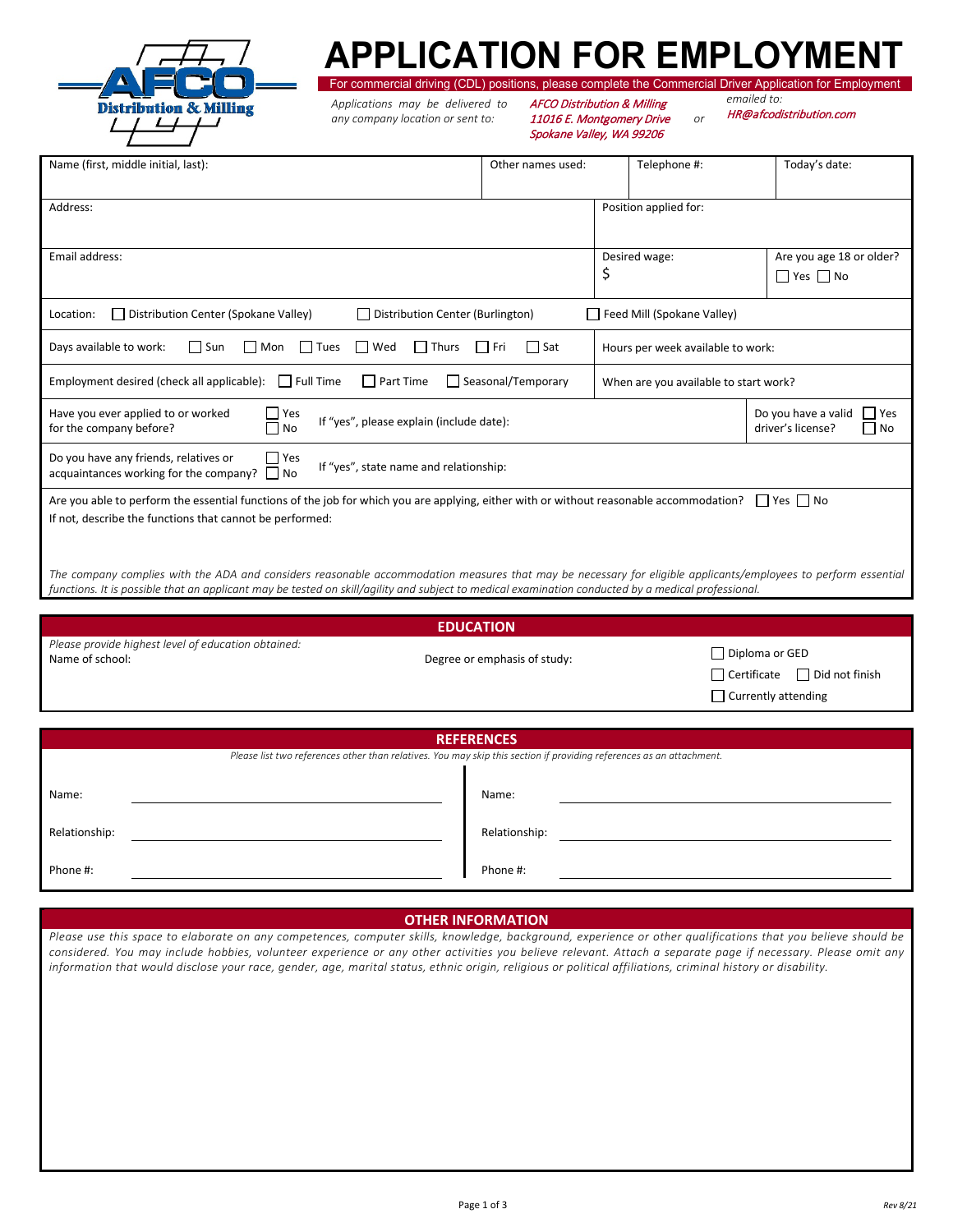|                                                                                                                                                                                                                                                                                                                                                                                          | <b>WORK EXPERIENCE</b> |        |                          |                                                              |
|------------------------------------------------------------------------------------------------------------------------------------------------------------------------------------------------------------------------------------------------------------------------------------------------------------------------------------------------------------------------------------------|------------------------|--------|--------------------------|--------------------------------------------------------------|
| Please list your work experience for the past seven years beginning with your most recent job held. Attach additional sheets if necessary. If you were self-employed,<br>give business name. Resumes are not a substitute in lieu of completing the work history listed on pages 2 - 3 but are accepted as a supplement to this application.<br>Please explain any gaps in work history. |                        |        |                          |                                                              |
| <b>Employer Name:</b>                                                                                                                                                                                                                                                                                                                                                                    | Your Job Title:        |        | <b>Employment Dates:</b> |                                                              |
|                                                                                                                                                                                                                                                                                                                                                                                          |                        |        | From:                    | To:                                                          |
| Address:                                                                                                                                                                                                                                                                                                                                                                                 |                        | Phone: |                          | <b>Contact Person:</b>                                       |
| Reason for leaving:                                                                                                                                                                                                                                                                                                                                                                      |                        |        |                          | T <sub>Yes</sub><br>May we contact<br>this employer?<br>  No |
| List the jobs you held, duties performed, skills used or learned, advancements or promotions while you worked with this employer:                                                                                                                                                                                                                                                        |                        |        |                          |                                                              |

| <b>Employer Name:</b>                                                                                                             | Your Job Title:<br><b>Employment Dates:</b> |        |  |     |                                  |                         |
|-----------------------------------------------------------------------------------------------------------------------------------|---------------------------------------------|--------|--|-----|----------------------------------|-------------------------|
|                                                                                                                                   |                                             | From:  |  | To: |                                  |                         |
| Address:                                                                                                                          |                                             | Phone: |  |     | Contact Person:                  |                         |
|                                                                                                                                   |                                             |        |  |     |                                  |                         |
| Reason for leaving:                                                                                                               |                                             |        |  |     | May we contact<br>this employer? | $\Box$ Yes<br>$\Box$ No |
| List the jobs you held, duties performed, skills used or learned, advancements or promotions while you worked with this employer: |                                             |        |  |     |                                  |                         |
|                                                                                                                                   |                                             |        |  |     |                                  |                         |
|                                                                                                                                   |                                             |        |  |     |                                  |                         |
|                                                                                                                                   |                                             |        |  |     |                                  |                         |
|                                                                                                                                   |                                             |        |  |     |                                  |                         |
|                                                                                                                                   |                                             |        |  |     |                                  |                         |
|                                                                                                                                   |                                             |        |  |     |                                  |                         |
|                                                                                                                                   |                                             |        |  |     |                                  |                         |

| <b>Employer Name:</b>                                                                                                             | Your Job Title: |        | <b>Employment Dates:</b> |  |                                  |                         |
|-----------------------------------------------------------------------------------------------------------------------------------|-----------------|--------|--------------------------|--|----------------------------------|-------------------------|
|                                                                                                                                   |                 | From:  |                          |  | To:                              |                         |
| Address:                                                                                                                          |                 | Phone: |                          |  | Contact Person:                  |                         |
|                                                                                                                                   |                 |        |                          |  |                                  |                         |
| Reason for leaving:                                                                                                               |                 |        |                          |  | May we contact<br>this employer? | $\Box$ Yes<br>$\Box$ No |
| List the jobs you held, duties performed, skills used or learned, advancements or promotions while you worked with this employer: |                 |        |                          |  |                                  |                         |
|                                                                                                                                   |                 |        |                          |  |                                  |                         |
|                                                                                                                                   |                 |        |                          |  |                                  |                         |
|                                                                                                                                   |                 |        |                          |  |                                  |                         |
|                                                                                                                                   |                 |        |                          |  |                                  |                         |
|                                                                                                                                   |                 |        |                          |  |                                  |                         |
|                                                                                                                                   |                 |        |                          |  |                                  |                         |